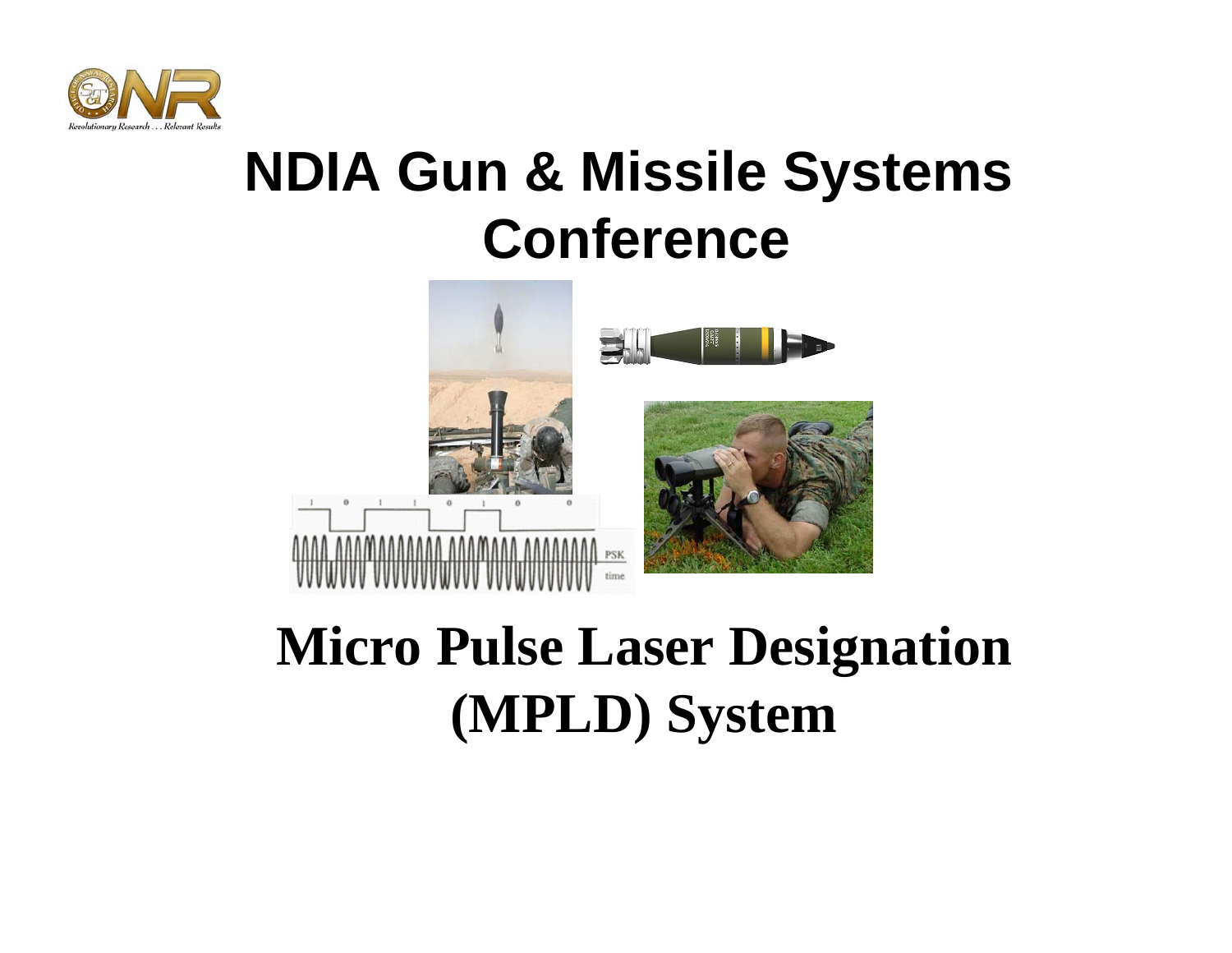## Current State of Ground Designators

*2008 NDIA Gun & Missile Systems Conference*

- • Designator Use:
	- **Links of the Company**  Mark targets for engagement by laser guided weapons
	- **Links of the Company**  Mark targets for identification by pilots and ground forces equipped with laser spot imaging equipment
- USMC Designator: Portable Lightweight Designator Rangefinder (PLDR)
	- Procurement in FY07
	- –Fielding in FY08



USMC Portable Lightweight Designator Rangefinder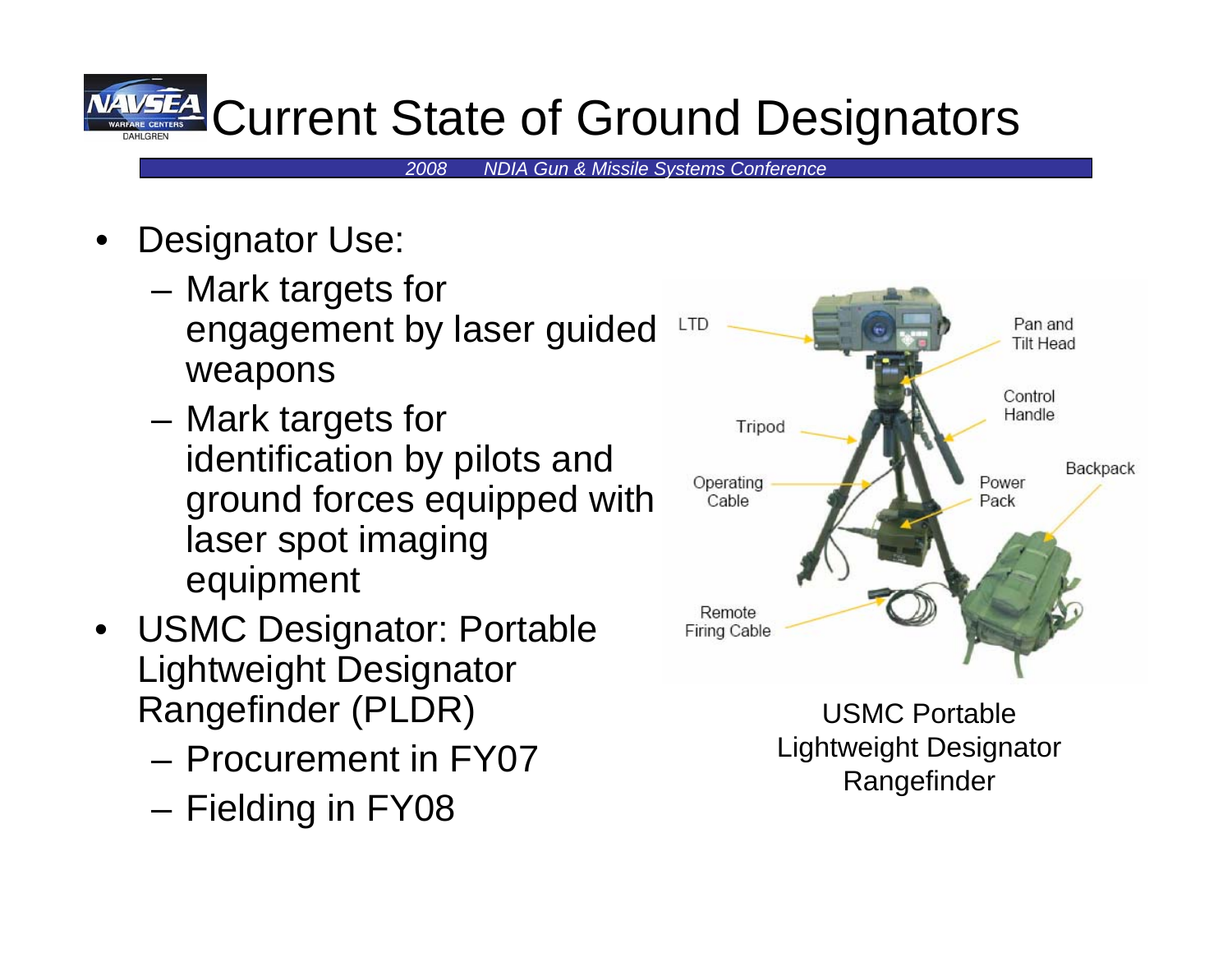

#### Ground Designator Shortcomings

- • Ground Designators are:
	- *Too Damn Heavy!* PLDR system weighs 28 lbs
	- – *Expensive!*
		- Costs are typically \$60-80K
		- •Battery refresh is also a consideration
	- *Dangerous!*
		- Eyesafe range is 20+km direct exposure
		- •Reflections are an issue
		- Difficult to train due to safety issues
	- *One Race Ponies!*
		- • Designators do little else other than mark targets and measure range (limited use due to eye hazard)

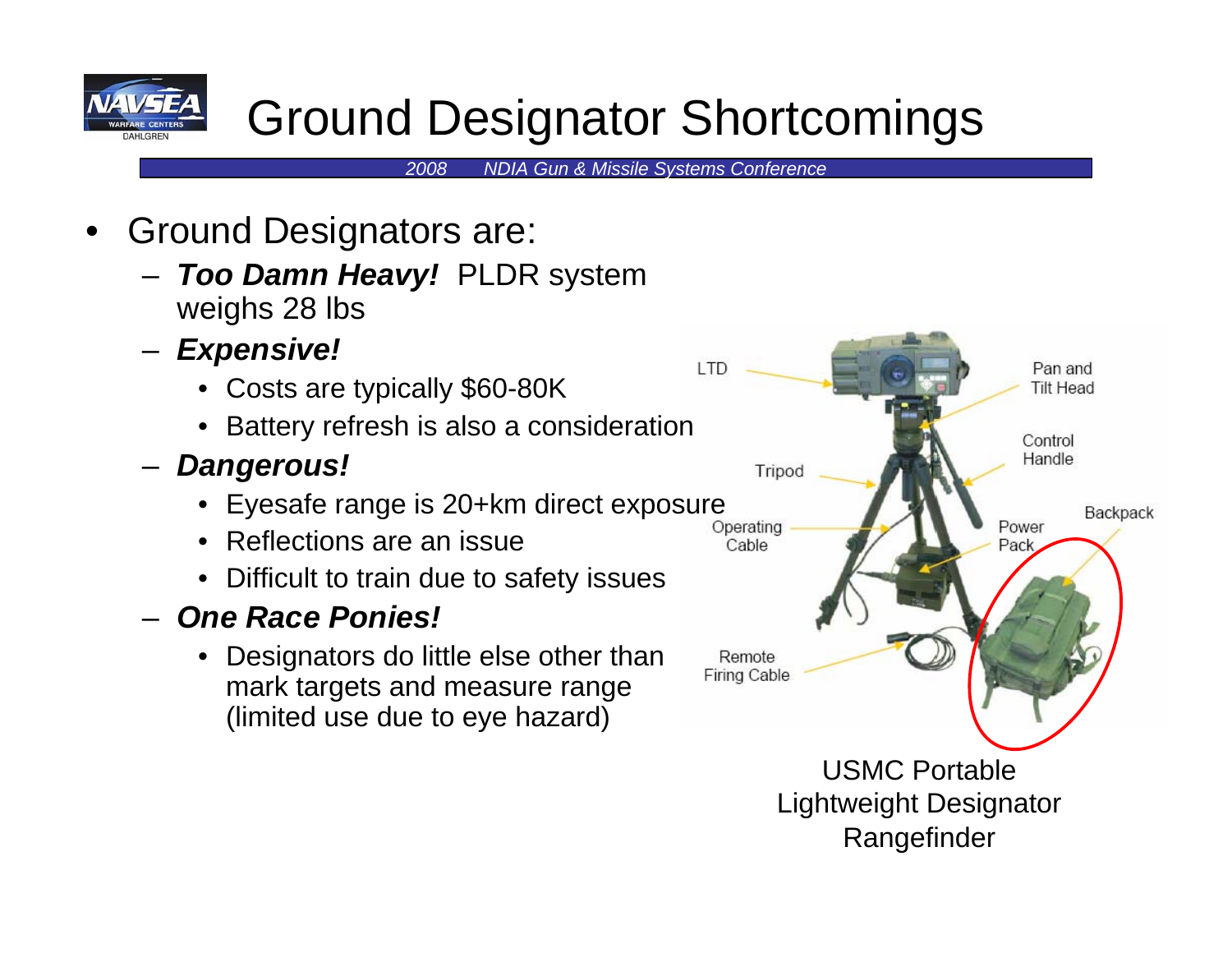

#### Get Rid of Designators?

*2008 NDIA Gun & Missile Systems Conference*

#### Option: Get rid of designators, who needs them when we have GPS guided weapons?

- GPS weapons require accurate targeting
	- Vector 21B + DAGR provides target location, but has there problems:
		- Azimuth
		- Azimuth
		- Azimuth
	- PSS-SOF can provide very accurate targeting but:
		- Need computer
		- Need accurate up to date maps
		- Need features to pick out in images
- What about…Jammers, Urban Canyons, Inside Buildings?



Vector 21B "CLRF" Rangefinder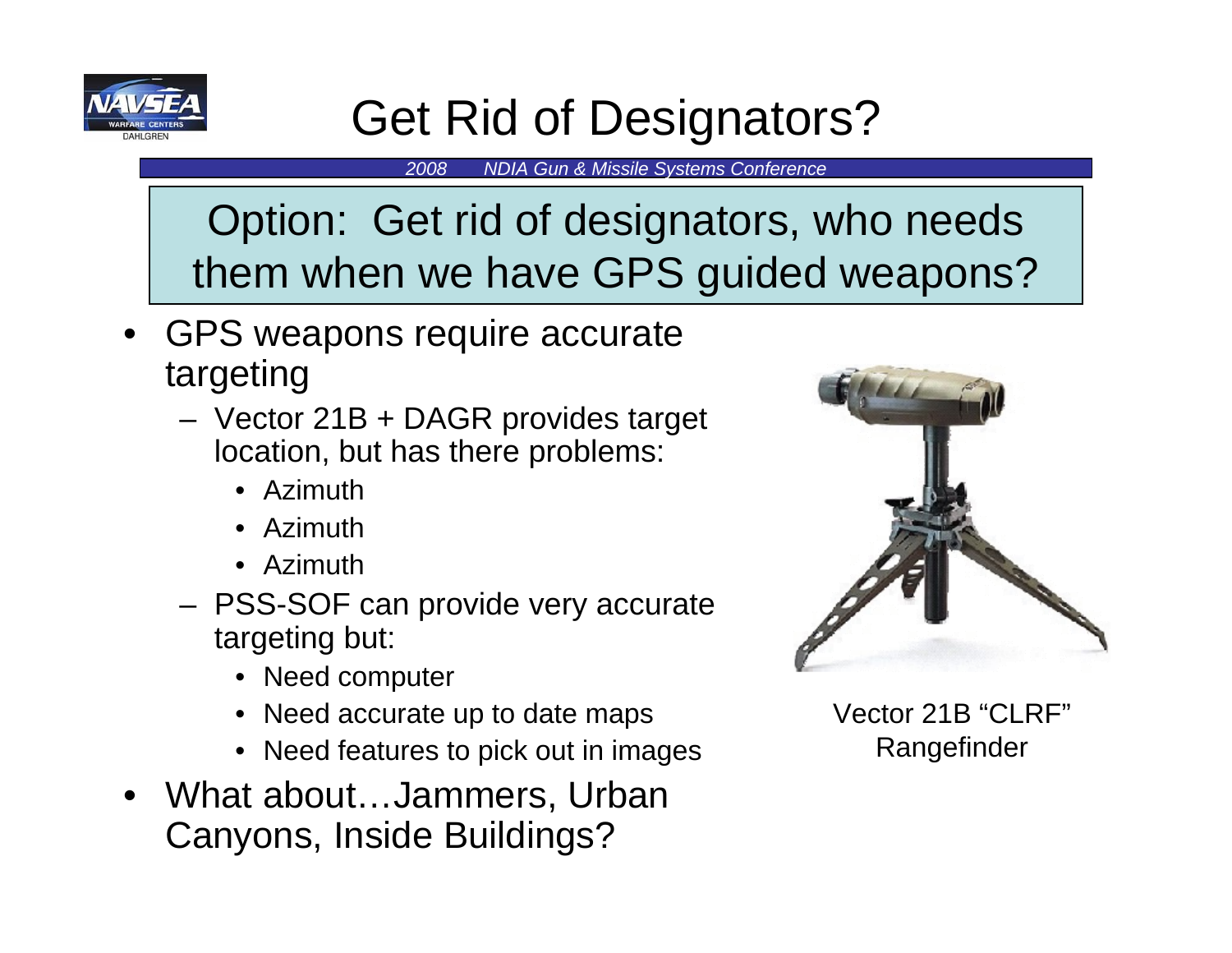

#### Get Rid of Designators?

*2008 NDIA Gun & Missile Systems Conference*

Option: Most aircraft have designation capability – why not just use aircraft?

- You still need to get the pilot's eyes on the target
- Most laser guided weapons are air delivered, but this is due (in part) to the limitations of the ground designator
- If there was a covert, eye safe, lightweight laser designator, wouldn't we develop laser guided artillery and mortar rounds?



Delivery of Paveway-III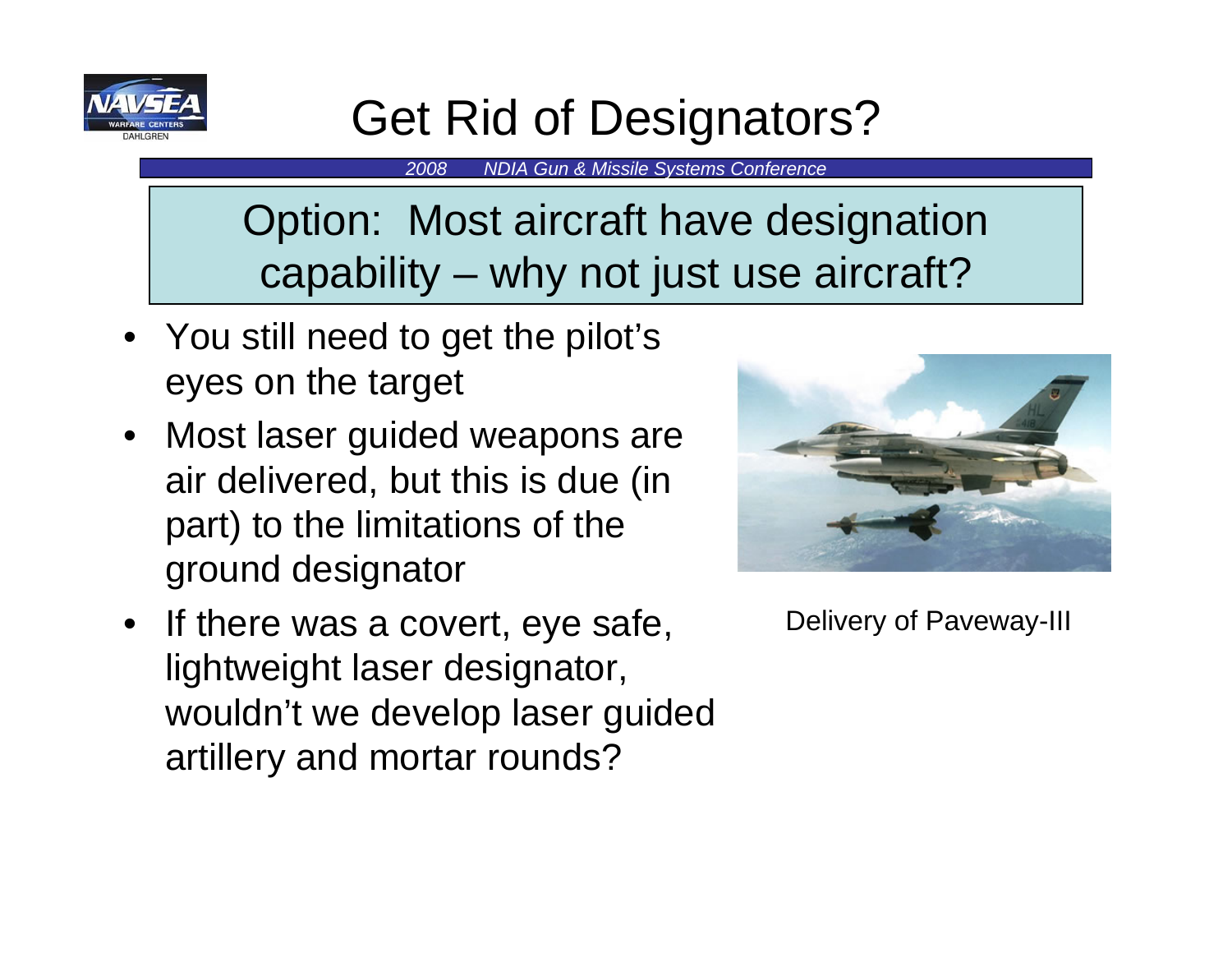

#### "New" Designator?

- Vector 21B
	- – Eyesafe 1540nm 10km laser rangefinder
	- **Links of the Company** Excellent Optics
	- and the state of the Integrated Digital Magnetic Compass and Vertical Angle sensor
	- Interfaces with DAGR
	- **Links of the Company** <\$20K
	- and the state of the <8 lbs (including tripod)
- Is it possible to use this as a 'Designator'?

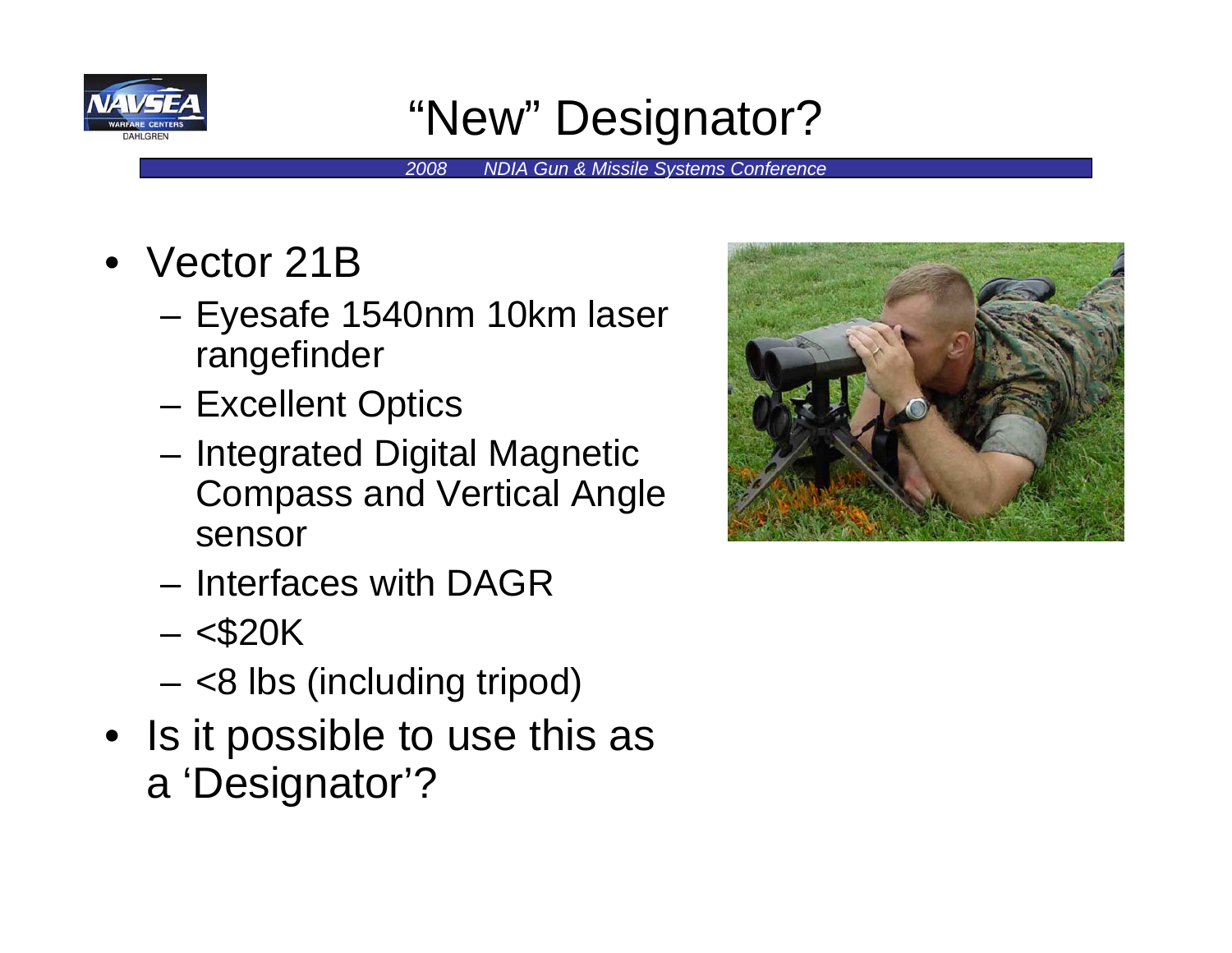

#### Quick PLDR and Vector 21B Comparison





| <b>Laser Energy</b>         | 50-100 mJ  | 1.2 <sub>µ</sub> |
|-----------------------------|------------|------------------|
| Laser<br>Wavelength         | 1064nm     | 1540nm           |
| <b>Laser Output</b><br>Rate | $10-20$ Hz | $10$ kHz         |
| Covert?                     | <b>No</b>  | Yes              |
| Eyesafe?                    | <b>No</b>  | Yes              |
| Weight                      | 28 lbs     | $< 8$ lbs        |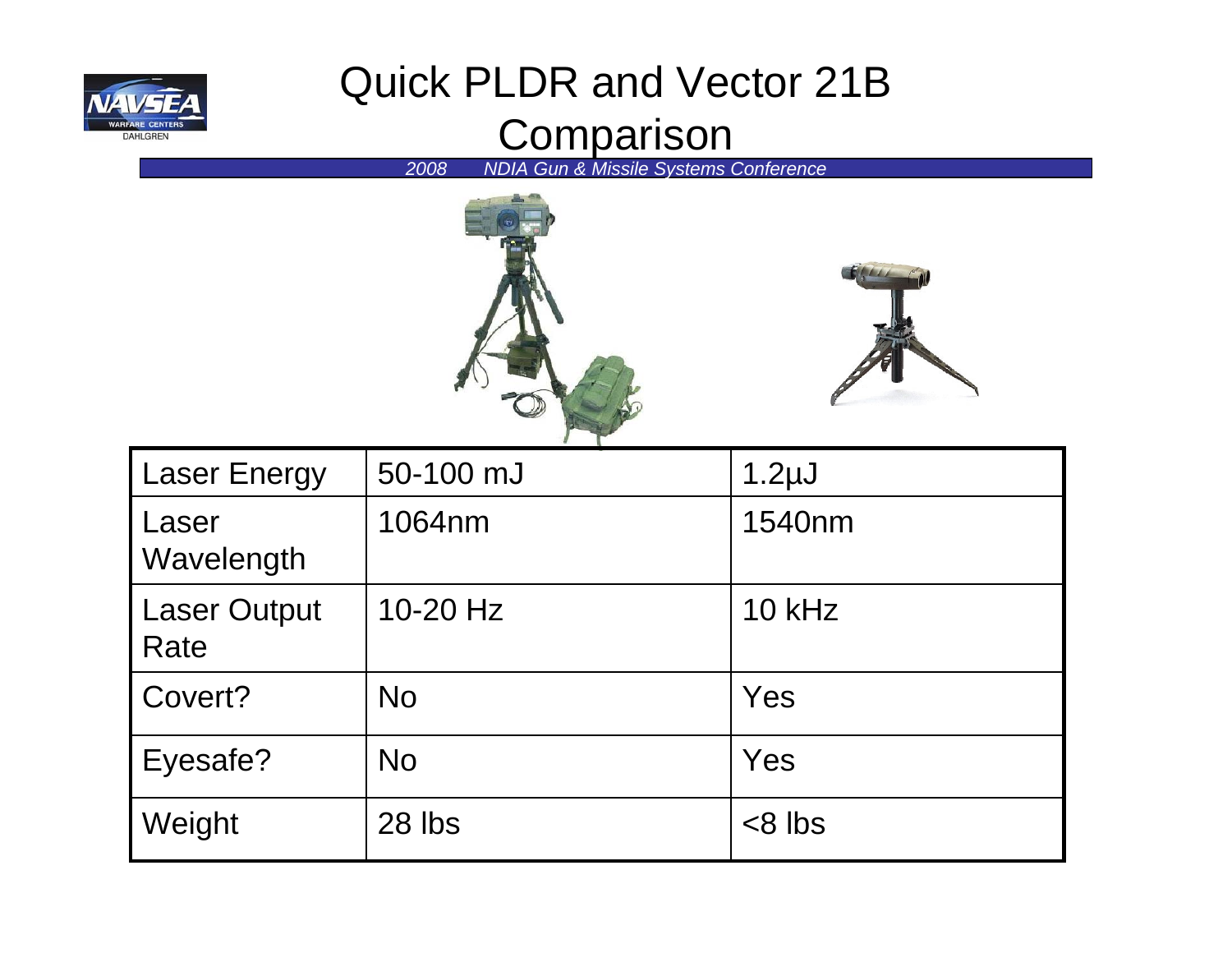

#### Project Technical Description

*2008 NDIA Gun & Missile Systems Conference*

• Objective: To design a laser seeker that uses high-rate low amplitude pulses for guidance and determine what weapon systems can utilize the technology

–Current laser codes: 20Hz , 50-100mJ pulses

–Common Laser Range Finder (CLRF): 10Khz, 1.2µJ pulses

- • Advantages:
	- Gives designation capability to all current rangefinder users
	- Switch to 1.54µm wavelength
		- Less atmospheric attenuation
		- •Detector sensitivity 2X
		- Eye safe
	- Higher pulse rate
		- Pulses lower energy more covert (like GPS)
		- •Data rate increases when closing on the target

Micro Pulse Laser Designation (MPLD) System

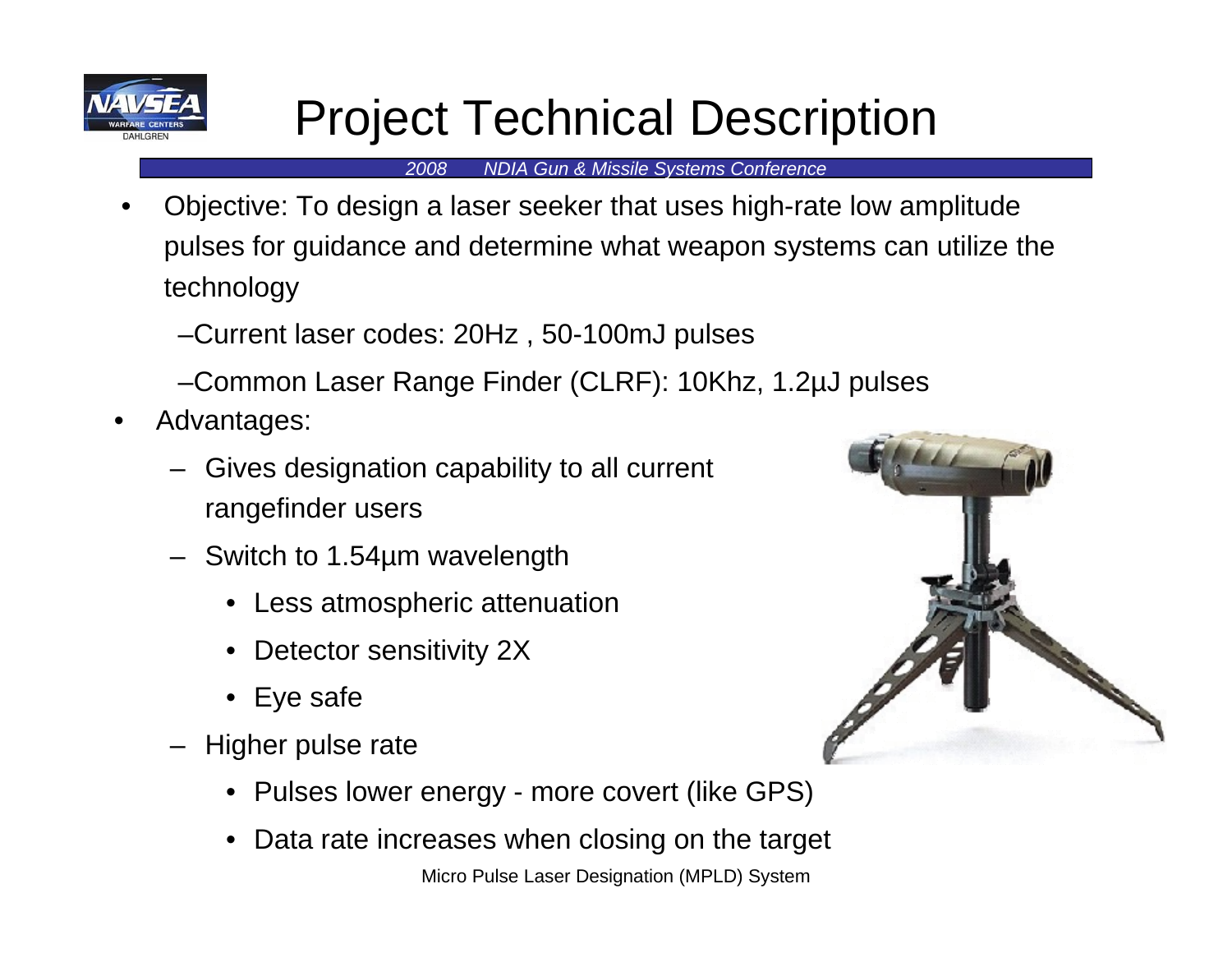

#### Integrating Micropulses

*2008 NDIA Gun & Missile Systems Conference*



Like GPS, integration of the signal+noise using the proper code (PRF) allows us to pull the signal out of the noise.

Micro Pulse Laser Designator (MPLD) System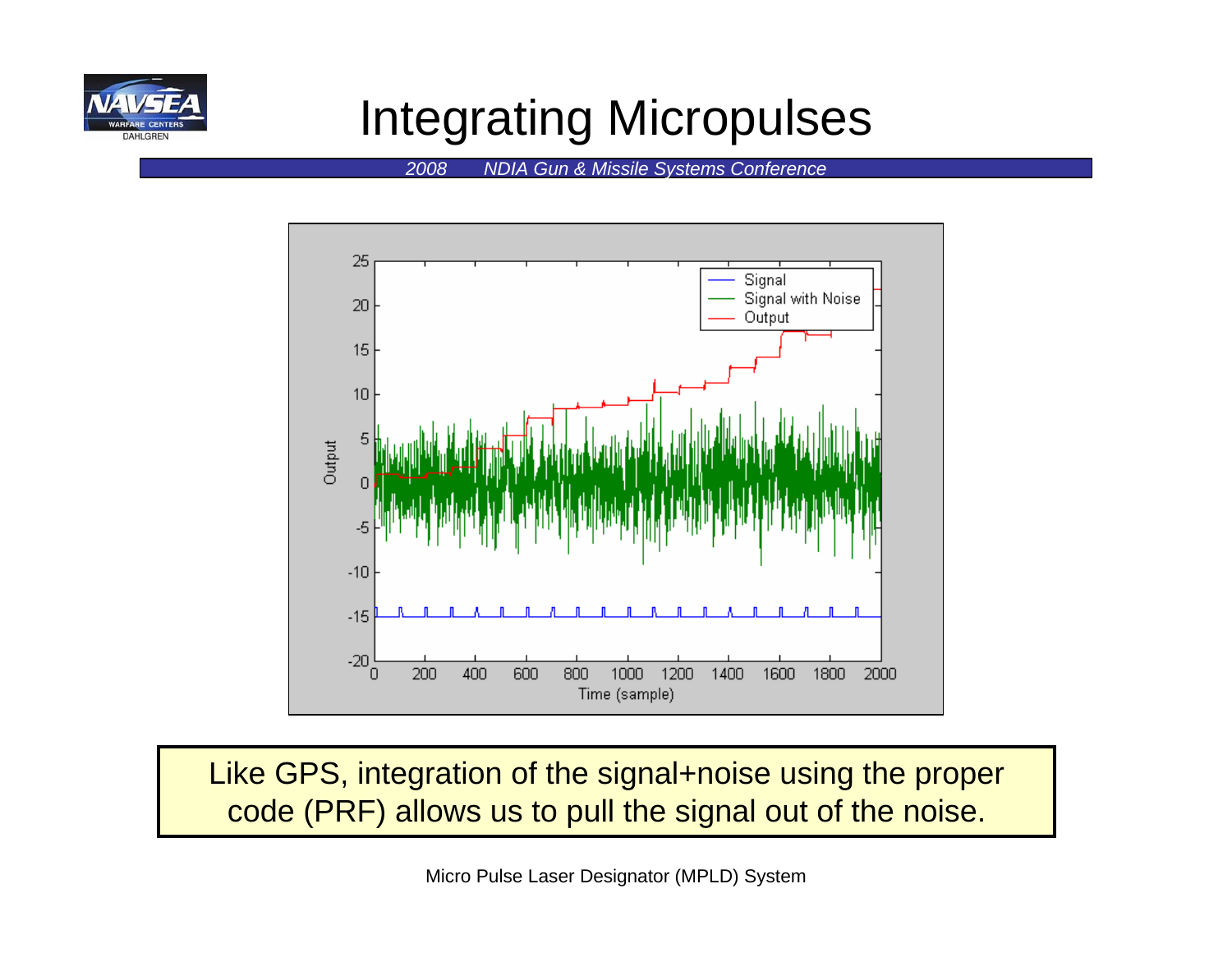

#### Integrating Micropulses

*2008 NDIA Gun & Missile Systems Conference*



With a constant signal to noise, the data rate will increase as we close on the target. This is needed to reduce miss distance and occurs naturally!

Micro Pulse Laser Designator (MPLD) System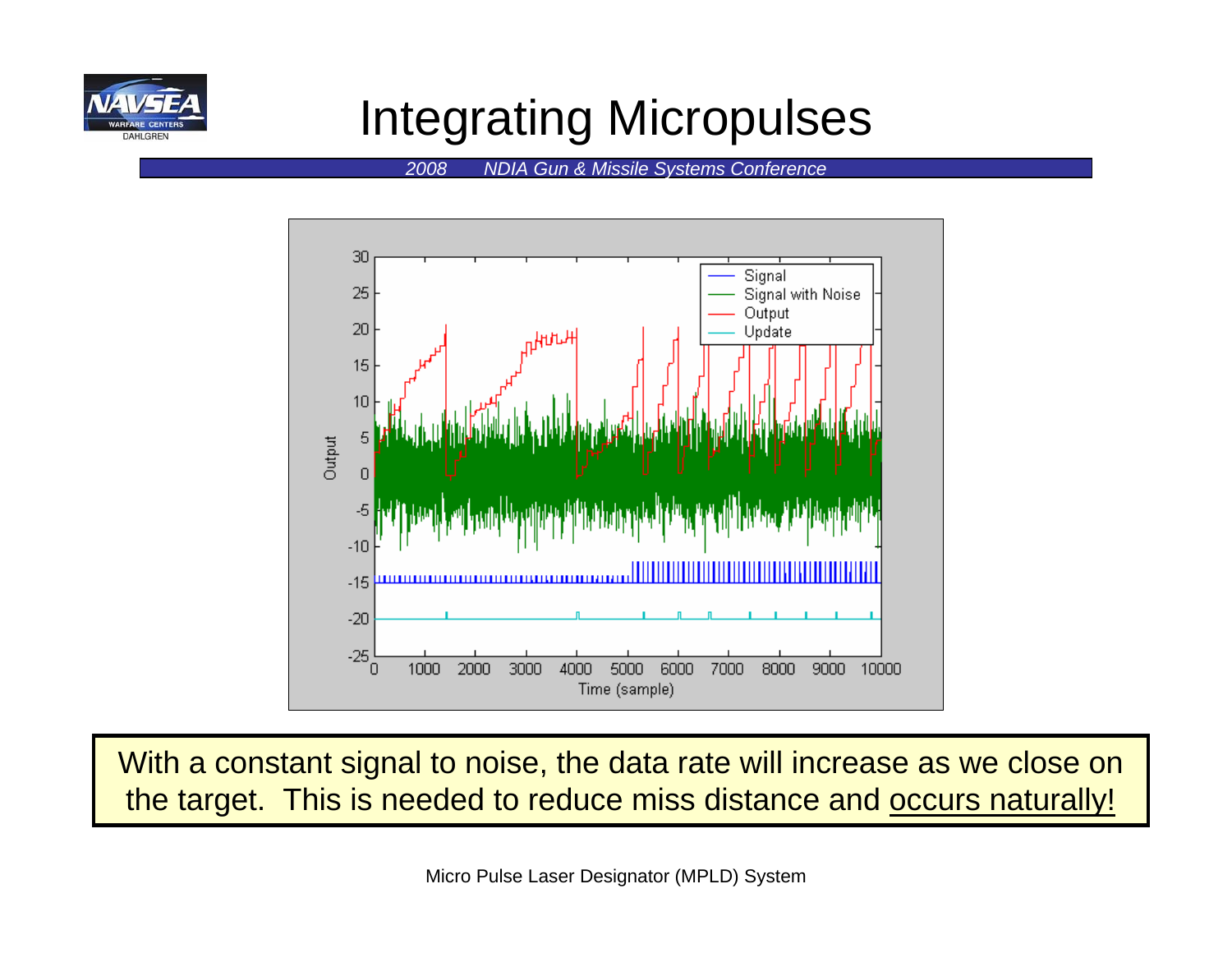

#### FY08 Plans/Progress

- •Analyzed shortcomings of existing laser designation systems
- • Selected existing USMC laser range finder (CLRF) as the candidate designator
	- <4 lbs. vs. 28 lbs. for USMC PLDR (new acquisition FY07)
- • Bench technology development and demonstration (ongoing)
	- Laser 'lock' range
	- Mortar guidance strategy
- Conduct Modeling and Simulation (ongoing)
	- 81mm Aerodynamic Analysis
	- Lens ray tracing
	- Matlab micropulse S/N analysis
- Conducted Trade Analysis on entire laser designation system
	- Developed new detector scheme which utilizes COTS developed for the telecommunications industry
	- Superior to existing quad-detector technology which is only used for military applications
	- Much lower cost and available immediately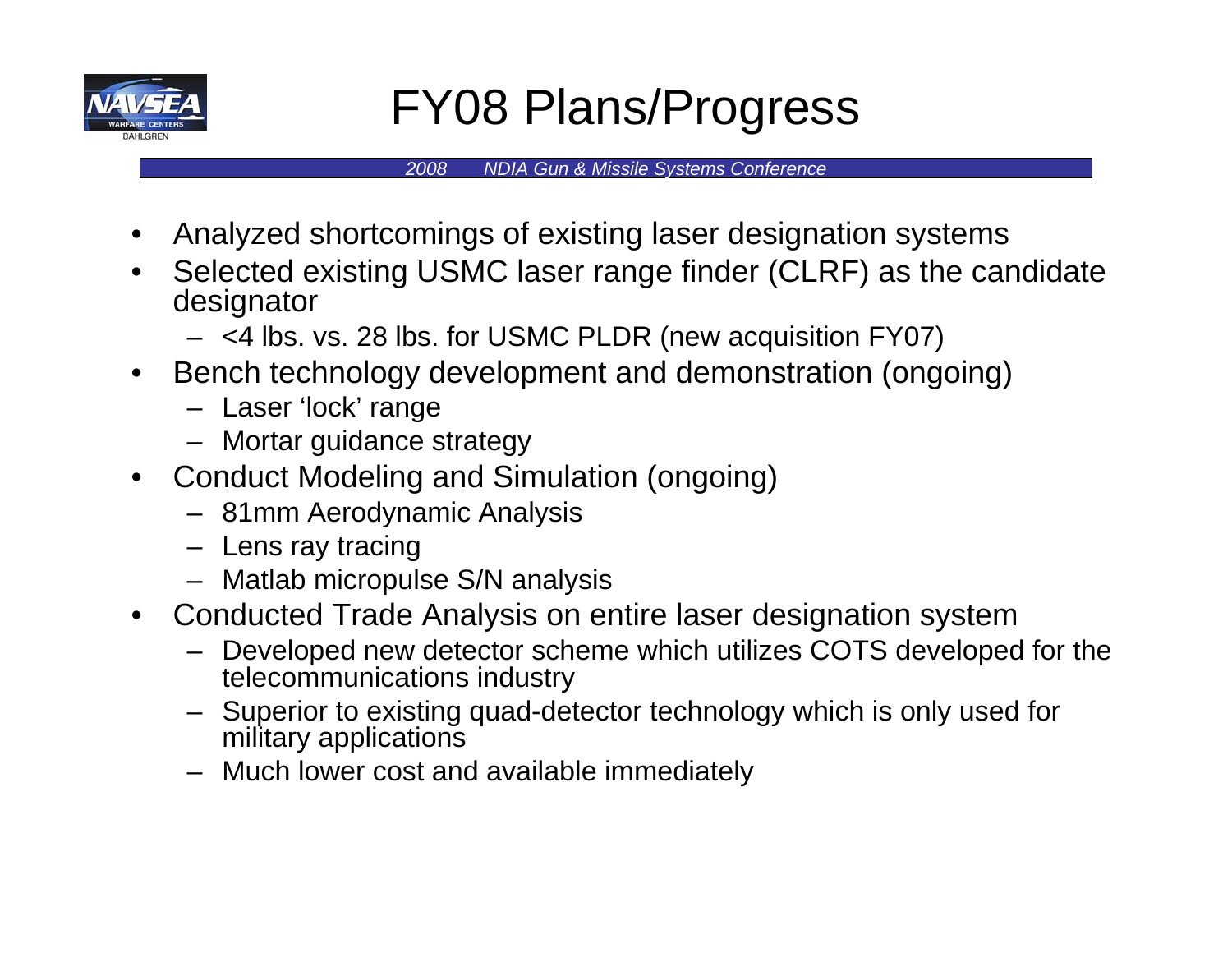

- FY09 Plans
	- and the state of the state Develop and test breadboard and analyze range performance
	- – Begin development of mortar guidance section based on FY08 Aero Analysis
	- and the state of the state Test different seeker field of views, aperture size, and other system parameters
	- Work with selected vendor on 'productionizing' design
	- – Seeker exits FY09 at TRL3, guidance section exits FY09 at TRL2